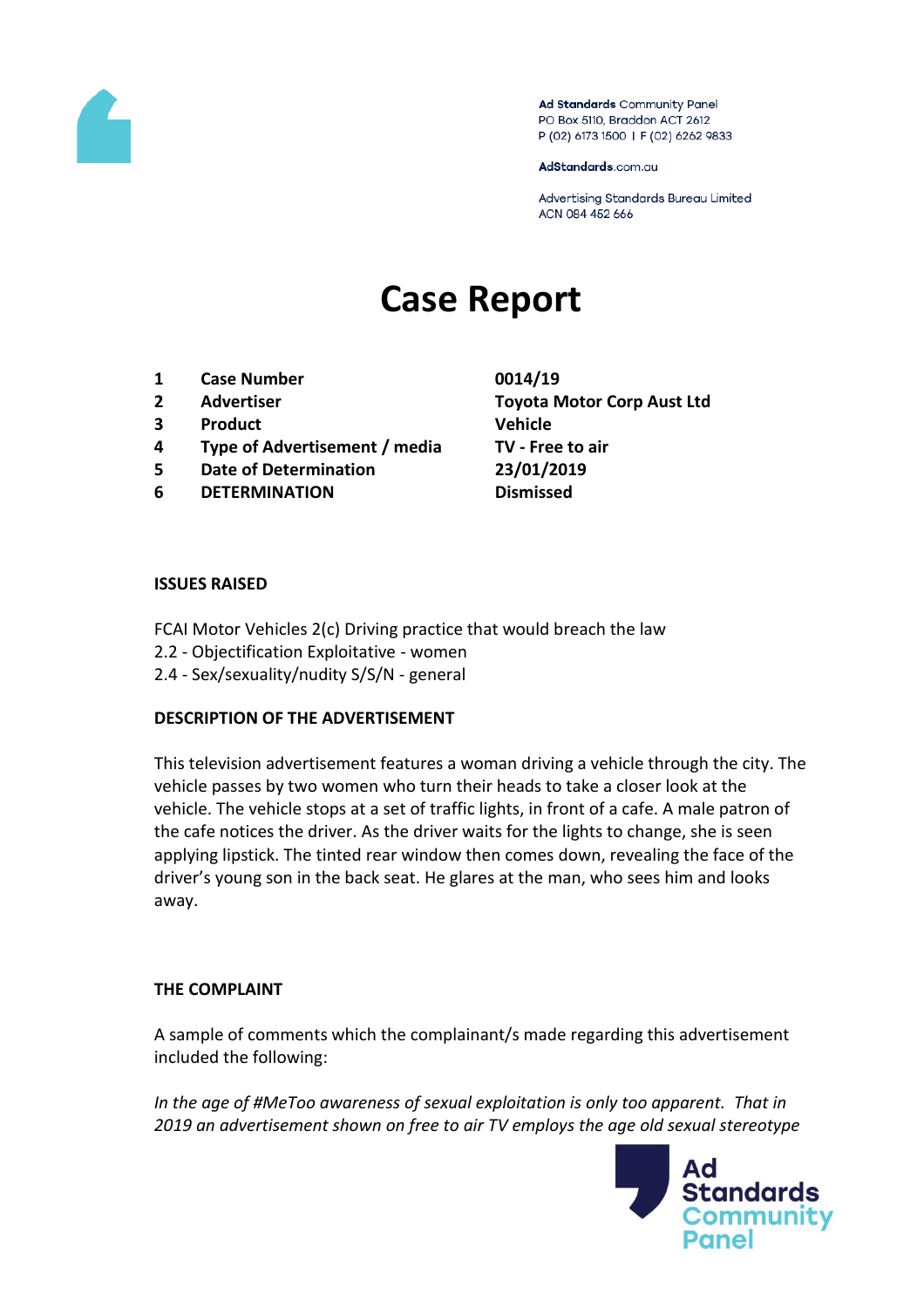

*of a women's parted lips (labia) and the use of an exposed lipstick (phallic symbolism) to sell a motor vehicle. Maybe this is just a lack of imagination on the part of the marketing agency, but it just seems highly inappropriate in 2019.*

*That would be a case of distracted driving which you can cop a fine and demerits for. I do not think it should be shown. It is illegal to do anything in a vehicle except driving.*

# **THE ADVERTISER'S RESPONSE**

Comments which the advertiser made in response to the complainant/s regarding this advertisement include the following:

# *Description of Advertisement*

*The Advertisement is a 30 second television commercial broadcast throughout Australia that promotes Toyota's Kluger vehicle. It was first broadcast week commencing February 19th, 2017 and was subject to the Commercials Acceptance Division (CAD) approval process to ensure suitability before it went live across media channels. By way of general summary, the Advertisement features a woman driving a blue Toyota Kluger in an urban environment. The vehicle passes by two women who, clearly impressed, turn their heads to take a closer look at the vehicle. The camera then cuts to a scene of the vehicle being driven down a side street. As the vehicle nears a set of lights, the driver brings the vehicle to a stop as the lights turn from amber to red. Viewers can see that the vehicle has stopped in front of a café. A male patron of the café notices the driver. As the driver waits for the lights to change, she is seen applying lipstick. Suddenly, the tinted rear window comes down, revealing the face of the driver's young son in the back seat. He glares at the man, who sees him and looks away awkwardly. TOYOTA'S RESPONSE Section 2(c) of the FCAI Code Section 2(c) of the FCAI Code requires that advertisements for motor vehicles do not portray driving practices or other actions that would breach any Commonwealth law or State/Territory law dealing with road safety or traffic regulation. To Toyota's knowledge, there is no road rule or law prohibiting drivers from applying makeup whilst stopped at a red light. Rather, each State and Territory requires drivers to have control of their vehicle whilst driving. In the Advertisement, the driver applies lipstick whilst the vehicle is stationary and the driver safely drives it away when the lights change from red to green (although the Advertisement does not show the change in lights). Nothing in the Advertisement suggests or depicts that the driver's concentration is affected by, or that the driver does not have control of the vehicle as a result of, applying makeup. At all times during the Advertisement, the driver has a clear view of the road, has proper control of her vehicle when driving, and drives in a reasonable and prudent manner Sections 2.1of the AANA Code. The intention behind the Advertisement is to depict the Toyota Kluger model as attractive and, therefore, itself attention-grabbing, whilst adding some light-hearted humour by depicting a young boy intimidating a man much older than him, because the young boy assumes the man is attracted to his mother rather than the vehicle – it is a play on*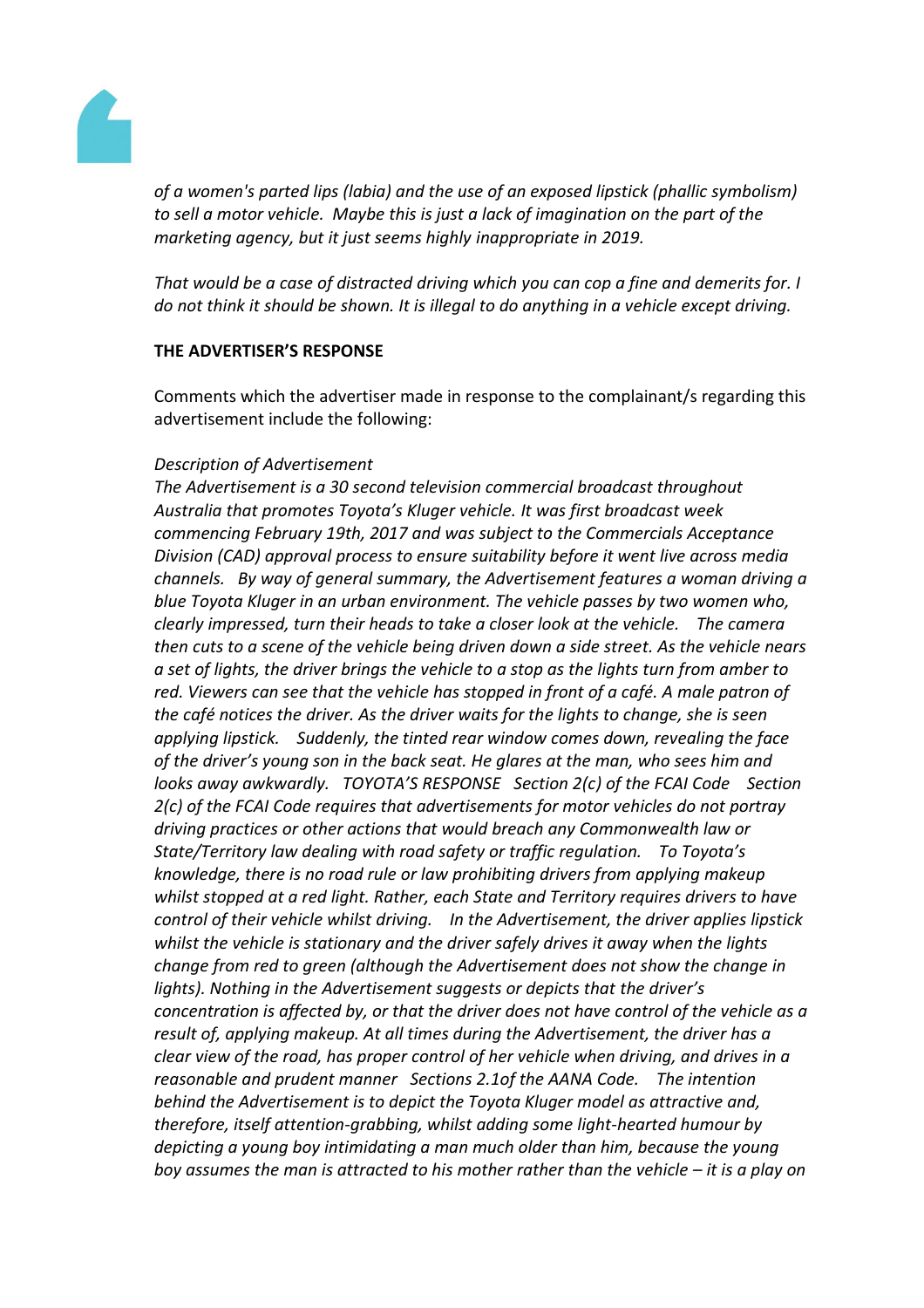

*the double entendre. There was no intention to, and Toyota does not believe that, the Advertisement discriminates against or vilifies any person or section of society. Further, we note the AANA Code of Ethics Practice Note states that portraying a woman as attractive does not of itself constitute discrimination or vilification of women. Section 2.2 of the AANA Code Section 2.2 of the ANNA Code requires advertising or marketing communication not: (a) to employ sexual appeal where images of minors, or people who appear to be minors, are used; or (b) in a manner which is exploitative or degrading of any individual or group of people. In Toyota's view only section 2.2(b) is relevant to the complaint. There was no intention to, and Toyota does not believe that, the Advertisement employs sexual appeal in a manner which is exploitative or degrading of females. The purpose of the Advertisement is a play on the double entendre – the woman's young son assumes the male café patron is looking at his mother, when in fact the actor is captivated by the Toyota Klugar vehicle. Toyota notes that the woman in the Advertisement applies lipstick in public, while fully clothed and while she is with her young son. Given this context, Toyota does not believe that the depiction of the woman's partially open mouth while applying the lipstick amounts to a suggestion of a sexual act.. Further, not withstanding that Toyota acknowledges the Advertising Standards Bureau is not bound by its previous determinations, Toyota refers to cases 0254/14 and 0416/14. In both these cases. Yje ASB dismissed complaints relating to the depiction of a woman with slightly open lips. Finally, while Toyota respects the rights of individuals to interpret this scene in accordance with their own views and values, Toyota finds it incredulous that someone would have thoughts of the kind expressed by the complainant when looking at a woman's lops and lipstick (an everyday product used around the world). Section 2.4 of the AANA Code Section 2.4 of the AANA Code requires advertising or marketing communications to treat sex, sexuality and nudity with sensitivity to the relevant audience. Toyota notes the Advertisement does not contain pornographic language, nudity, sexual innuendo or sexual activity. Toyota further notes that the woman is not scantily clad or represented in a sexual pose. In the circumstances therefore, Toyota believes the woman is not depicted as a sexual object. Accordingly, and for the reasons outlined above Toyota does not believe that the Advertisement breaches section 2.4 of the AANA Code. Conclusion In light of the reasons contained in this letter, Toyota does not believe that the Advertisement is in breach of either the FCAI Code or the AANA Code of Ethics. Accordingly, Toyota requests that the complaint be dismissed. Please contact the writer if you require any further assistance or information.*

### **THE DETERMINATION**

The Ad Standards Community Panel (the Panel) was required to determine whether the material before it was in breach of the Federal Chamber of Automotive Industries Advertising for Motor Vehicles Voluntary Code of Practice (the FCAI Code) or the AANA Code of Ethics.

To come within the FCAI Code, the material being considered must be an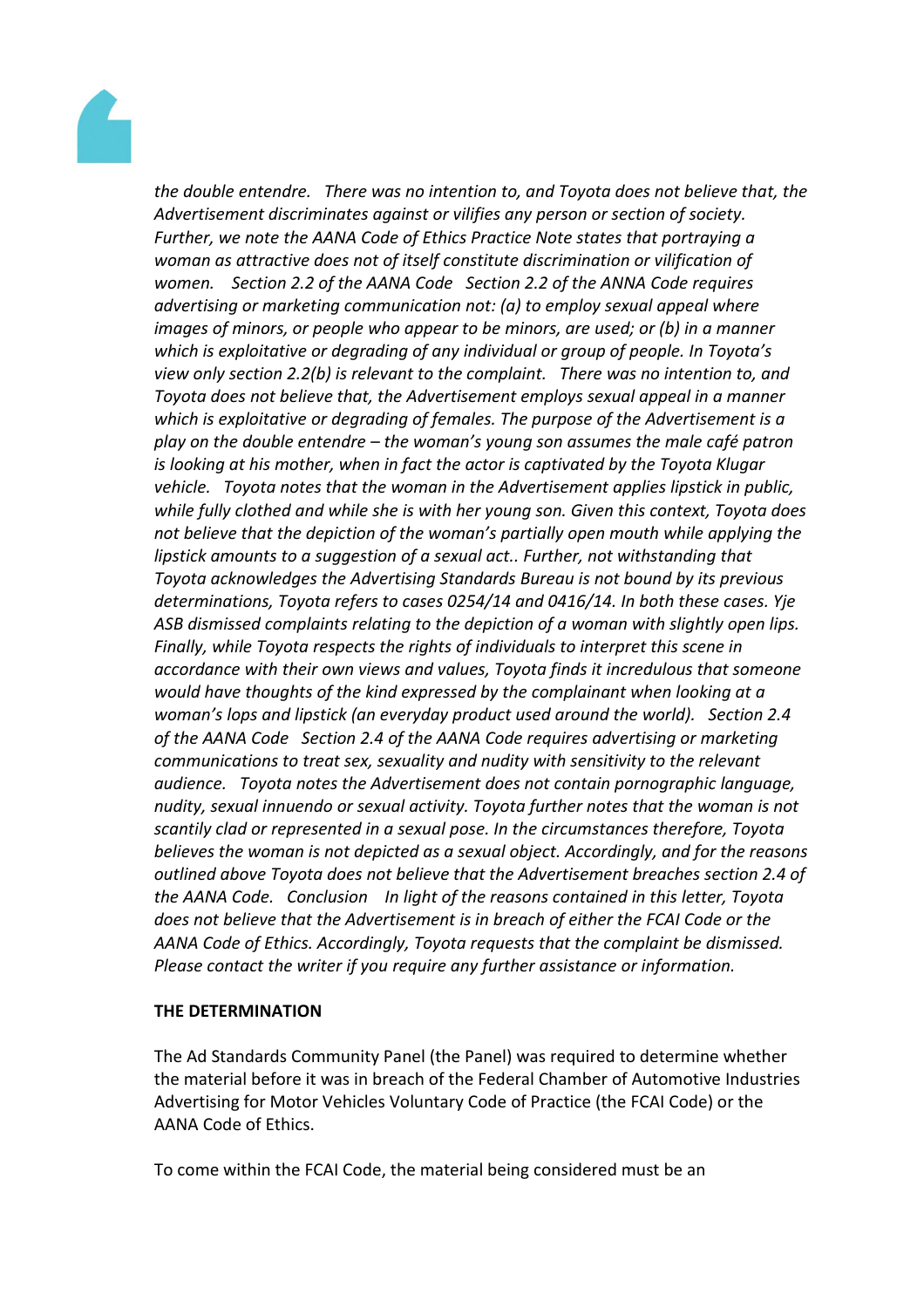

advertisement. The FCAI Code defines an advertisement as follows: "matter which is published or broadcast in all of Australia, or in a substantial section of Australia, for payment or other valuable consideration and which draws the attention of the public, or a segment of it, to a product, service, person, organisation or line of conduct in a manner calculated to promote or oppose directly or indirectly that product, service, person, organisation or line of conduct".

The Panel then considered whether that advertisement was for a motor vehicle. Motor vehicle is defined in the FCAI Code as meaning: "passenger vehicle; motorcycle; light commercial vehicle and off-road vehicle". The Panel determined that the Toyota Kruger was a Motor vehicle as defined in the FCAI Code.

The Panel determined that the material before it was an advertisement for a motor vehicle and therefore that the FCAI Code applied.

The Panel noted that this advertisement features a woman pulling up at a set of traffic lights and applying lipstick. A man sitting at a coffee shop is admiring the woman in the car. The back window of the car rolls down and a young boy glares at the man. The woman drives away.

The Panel considered clause 2(c) of the FCAI Code. Clause 2(c) requires that:

"Advertisements for motor vehicles do not portray ...driving practices or other actions which would if they were to take place on a road or road-related area, breach any Commonwealth law or the law of any State or Territory in the relevant jurisdiction in which the advertisement is published or broadcast directly dealing with road safety or traffic regulation. (examples: illegal use of hand-held mobile phones or not wearing seat belts in a moving motor vehicle]."

The Panel noted the complainant's concern that the advertisement features a woman applying makeup at a set of traffic lights which is illegal.

The Panel considered the advertiser's response that that there is no road rule or law which would prohibit drivers from applying makeup whilst stopped at a red light. The Panel also noted the advertiser's response that the advertisement does not suggest that the woman does not have control of the vehicle as a result of applying lipstick.

The Panel noted that there is no specific road rule in any state or territory which covers applying makeup while driving or stopped at traffic lights. The Panel considered that this behaviour may fall under the 'driving without due care' provisions.

In SA rule 45—Careless driving states that "(1) A person must not drive a vehicle without due care or attention or without reasonable consideration for other persons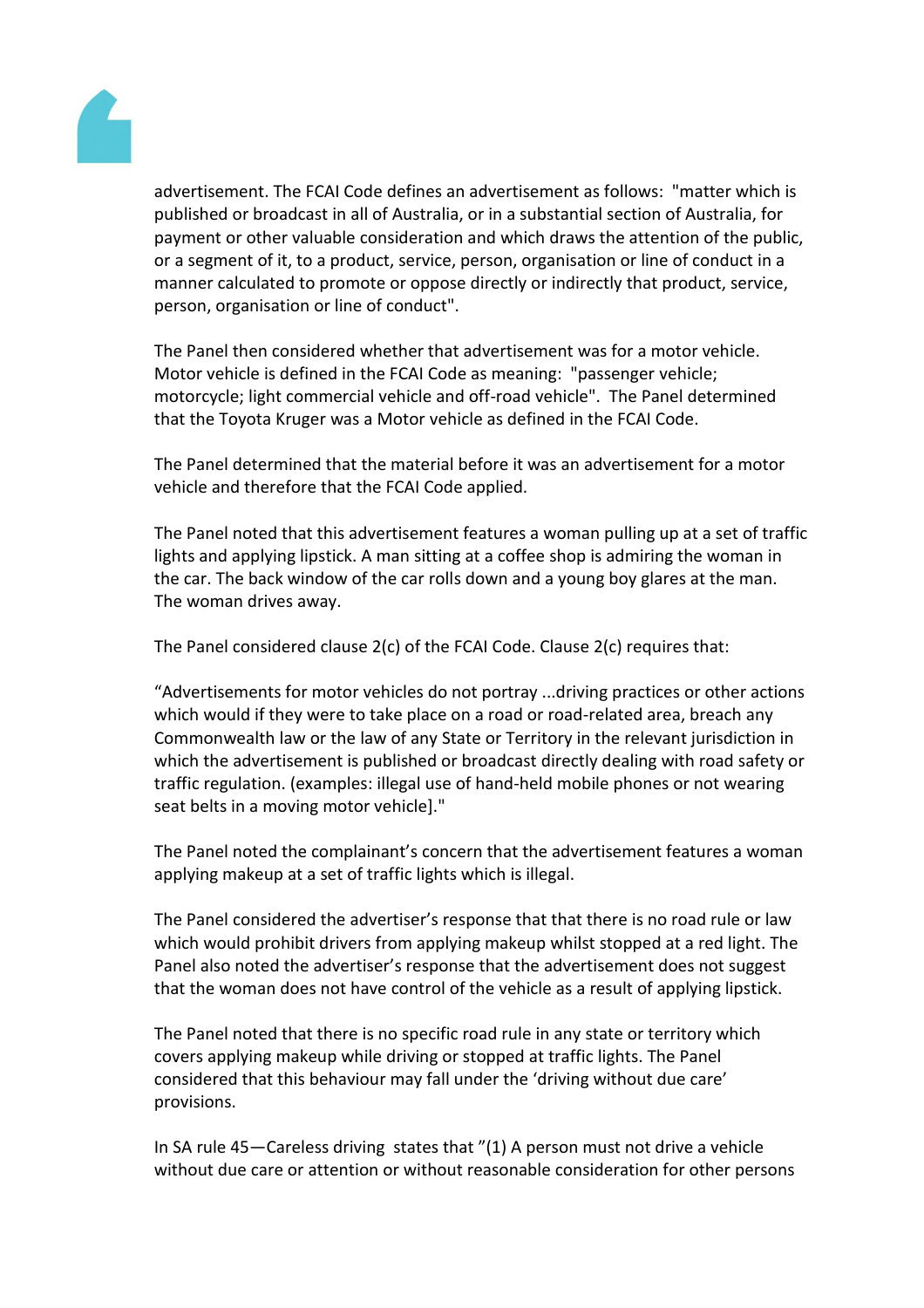

using the road." (https://www.legislation.sa.gov.au/LZ/C/A/ROAD%20TRAFFIC%20ACT%201961.aspx)

The Panel considered that whilst moving the woman has both hands on the wheel and is concentrating on the road and stops safely at the traffic lights. The Panel considered that the woman is stationary when applying her lipstick and that she still appears to be in control of the vehicle. The Panel considered that the woman can be seen driving with due care and attention and that she was not driving in a way which would breach the law.

The Panel determined that the advertisement did not breach Clause 2(c) of the FCAI Code.

The Panel then considered whether the advertisement breaches the AANA Code of Ethics.

The Panel considered whether the advertisement was in breach of Section 2.2 of the Code. Section 2.2 of the Code states: "Advertising or marketing communications should not employ sexual appeal in a manner which is exploitative or degrading of any individual or group of people."

The Panel noted the AANA Practice Note which provides guidance on the meaning of the terms exploitative and degrading:

"Exploitative - (a) taking advantage of the sexual appeal of a person, or group of people, by depicting them as objects or commodities; or (b) focussing on their body parts where this bears no direct relevance to the product or service being advertised. Degrading – lowering in character or quality a person or group of people."

The Panel noted the complainant's concern that the advertisement is degrading to women.

The Panel considered that it is not clear in the advertisement whether the man is admiring the woman or the car. The Panel considered that the man does not approach the woman or make any inappropriate movements or comments.

The Panel considered that the theme of a man noticing an attractive woman may be considered to contain sexual appeal, however considered that the advertisement did not depict the woman as an object and that there was no focus on her body parts. The Panel considered that the advertisement did not employ sexual appeal in a manner which is exploitative or degrading of the woman.

The Panel noted the complainant's concern that the depiction of the woman putting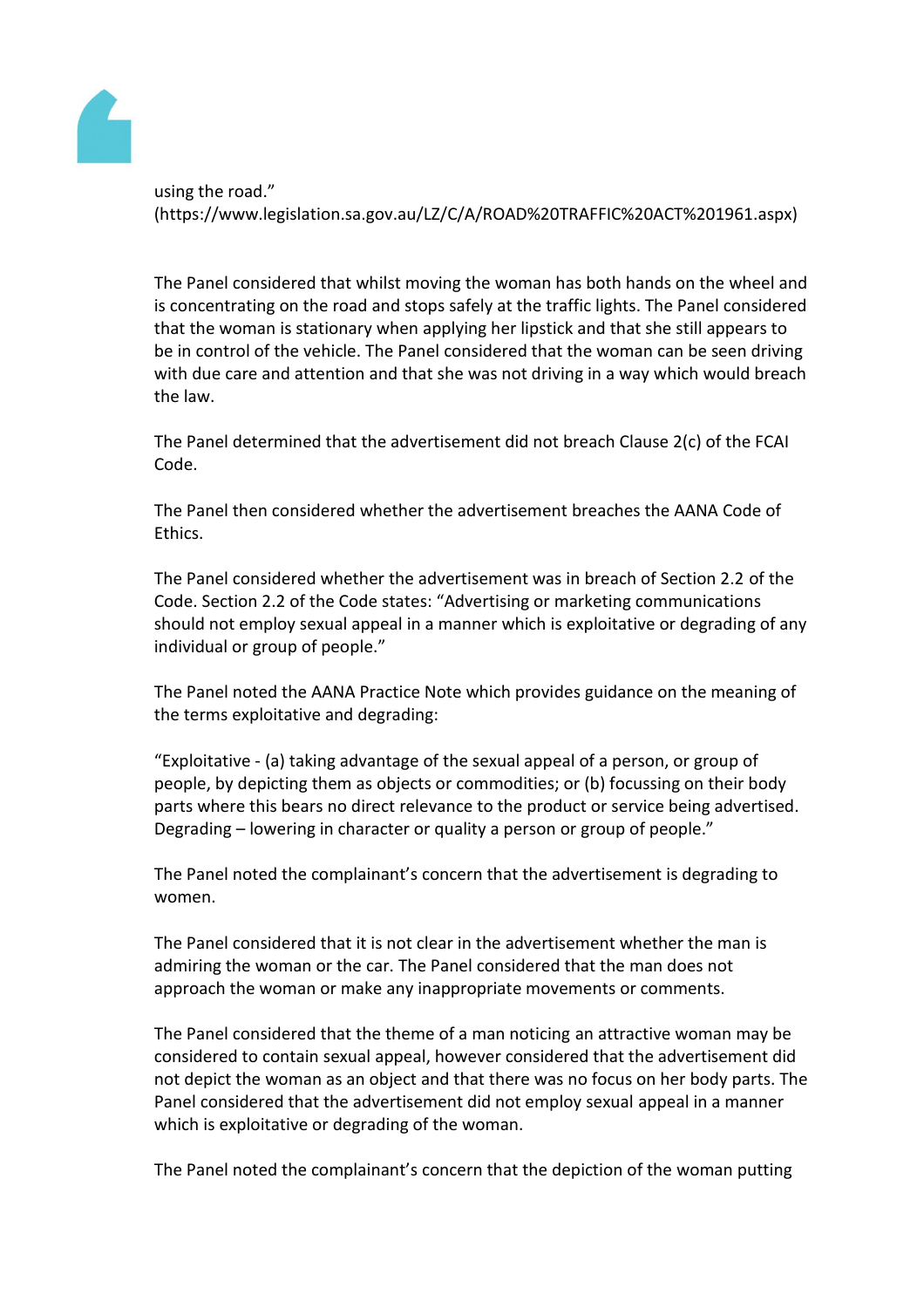

on lipstick is a sexual stereotype.

The Panel considered that this interpretation is unlikely to be shared by most members of the community and the most likely interpretation of this action was a woman taking advantage of having time while stopped at a red light to touch up her makeup.

The Panel considered that the advertisement did not breach Section 2.2 of the Code.

Finding that the advertisement did not breach the FCAI Code or the AANA Code of Ethics the Panel dismissed the complaints.